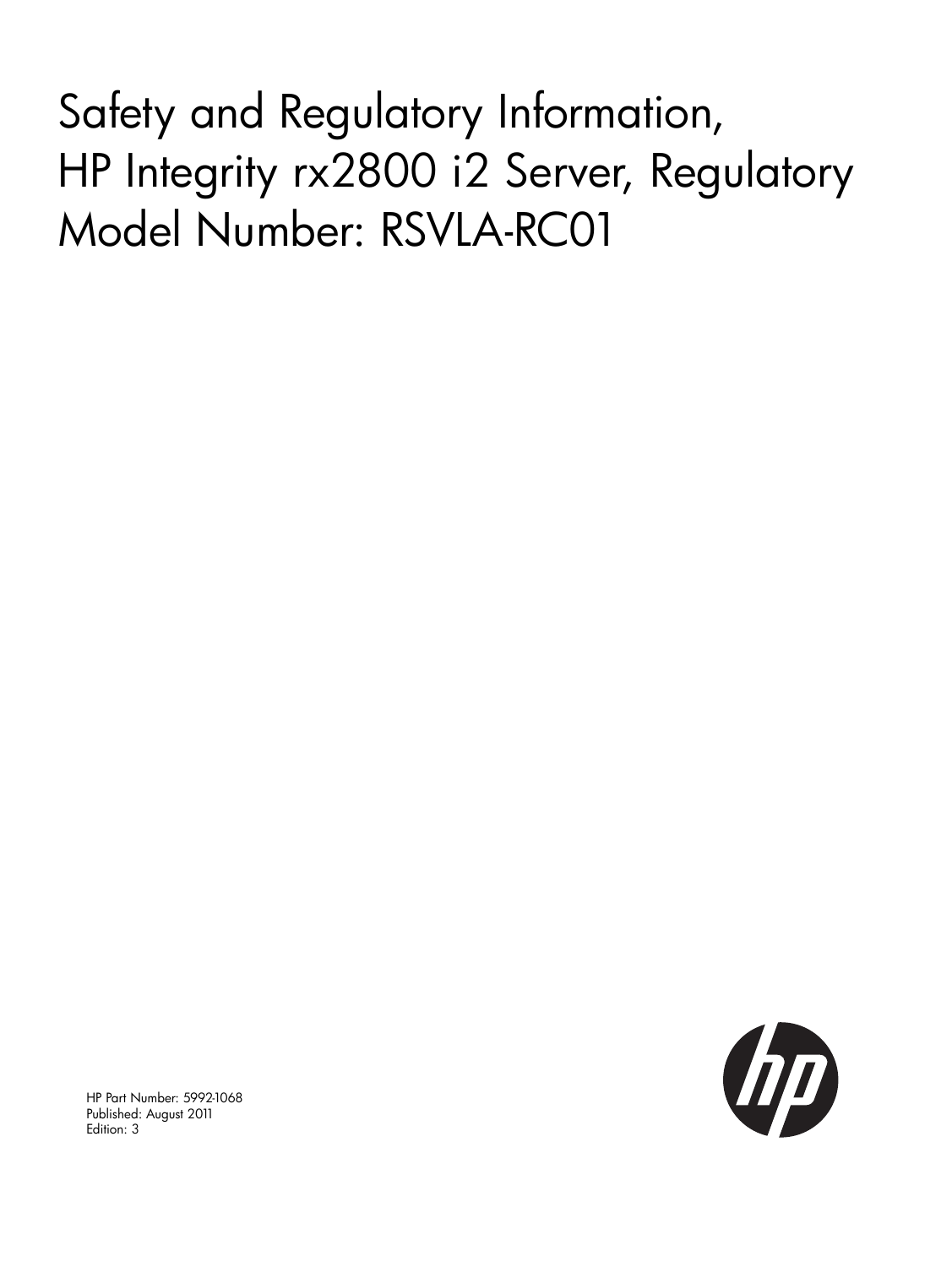© Copyright 2010, 2011 Hewlett-Packard Development Company, L.P.

#### Legal Notices

The information contained herein is subject to change without notice. The only warranties for HP products and services are set forth in the express warranty statements accompanying such products and services. Nothing herein should be construed as constituting an additional warranty. HP shall not be liable for technical or editorial errors or omissions contained herein.

Microsoft and Windows are U.S. registered trademarks of Microsoft Corporation. Linux is a U.S. registered trademark of Linus Torvalds. Intel is a trademark or registered trademark of Intel Corporation or its subsidiaries in the United States and other countries.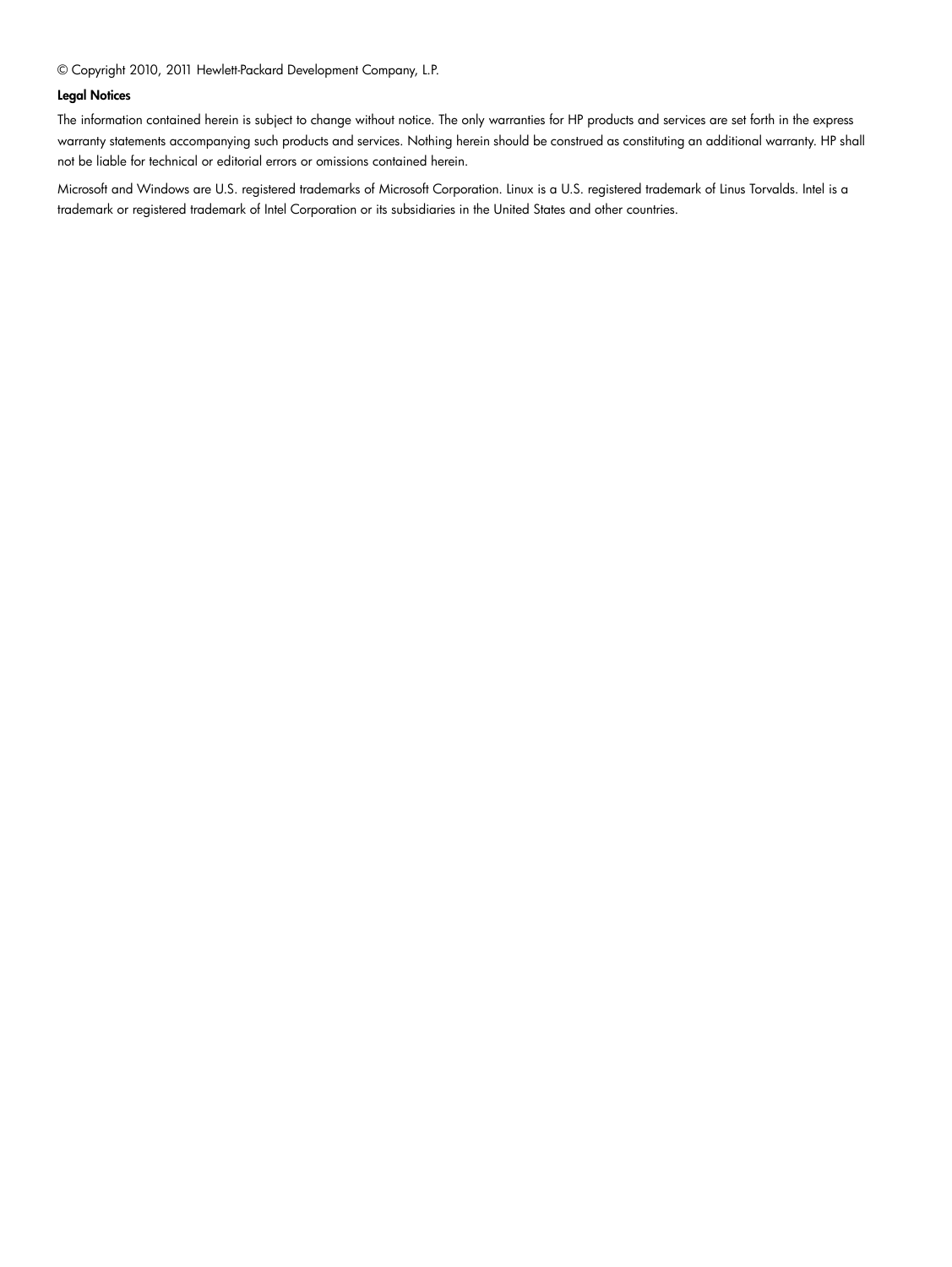# 1 Safety and Regulatory Information

# **Overview**

Regulatory Compliance statements are required by some countries or regions for international importation of HP servers. The following information is provided:

- "Notational [Conventions"](#page-2-0) (page 3)
- "Product [Environmental](#page-3-0) Information" (page 4)
- "Regulatory [Information"](#page-3-1) (page 4)
- ["Regulatory](#page-3-2) Model Number" (page 4)
- ["Electrical](#page-3-3) Safety" (page 4)
- ["Electrostatic](#page-4-0) Discharge (ESD) Precautions" (page 5)
- "Lithium Battery [Caution"](#page-4-1) (page 5)
- "Laser [Safety"](#page-4-2) (page 5)
- "Cabinet Safety [Precautions"](#page-5-0) (page 6)
- "Disposal of waste equipment by users in private [households](#page-5-1) in the European Union" (page 6)
- "HP UPS battery [removal"](#page-5-2) (page 6)
- "Coin cell battery [removal"](#page-13-0) (page 14)
- ["Perchlorate](#page-14-0) Material Special Handling May Apply" (page 15)
- "People's Republic of China Electronic Industry Standard, [SJ/T11364-2006"](#page-14-1) (page 15)
- "European Union RFI [Statement"](#page-15-0) (page 16)
- "USA Radio Frequency [Interference](#page-15-1) FCC Notice" (page 16)
- "Japan Radio Frequency [Interference](#page-15-2) VCCI" (page 16)
- "Japan Power Cord [Notice"](#page-15-3) (page 16)
- "Korea RFI [Statement"](#page-15-4) (page 16)
- "Canada RFI [Statement"](#page-15-5) (page 16)
- ["Australia](#page-16-0) C-Tick Label" (page 17)
- ["Taiwan](#page-17-0) BSMI" (page 18)
- <span id="page-2-0"></span>• "Taiwan Battery [Warning"](#page-17-1) (page 18)
- "Republic of Turkey: In conformity with the EEE [Regulation"](#page-17-2) (page 18)
- ["Declaration](#page-18-0) of Conformity" (page 19)

## Notational Conventions

- WARNING! Warnings highlight procedures or information necessary to avoid injury to personnel. Δ The warning should tell the reader exactly what will result from what actions and how to avoid them.
- CAUTION: A caution highlights procedures or information necessary to avoid damage to Δ equipment, damage to software, loss of data, or invalid test results.

NOTE: A note highlights supplemental information.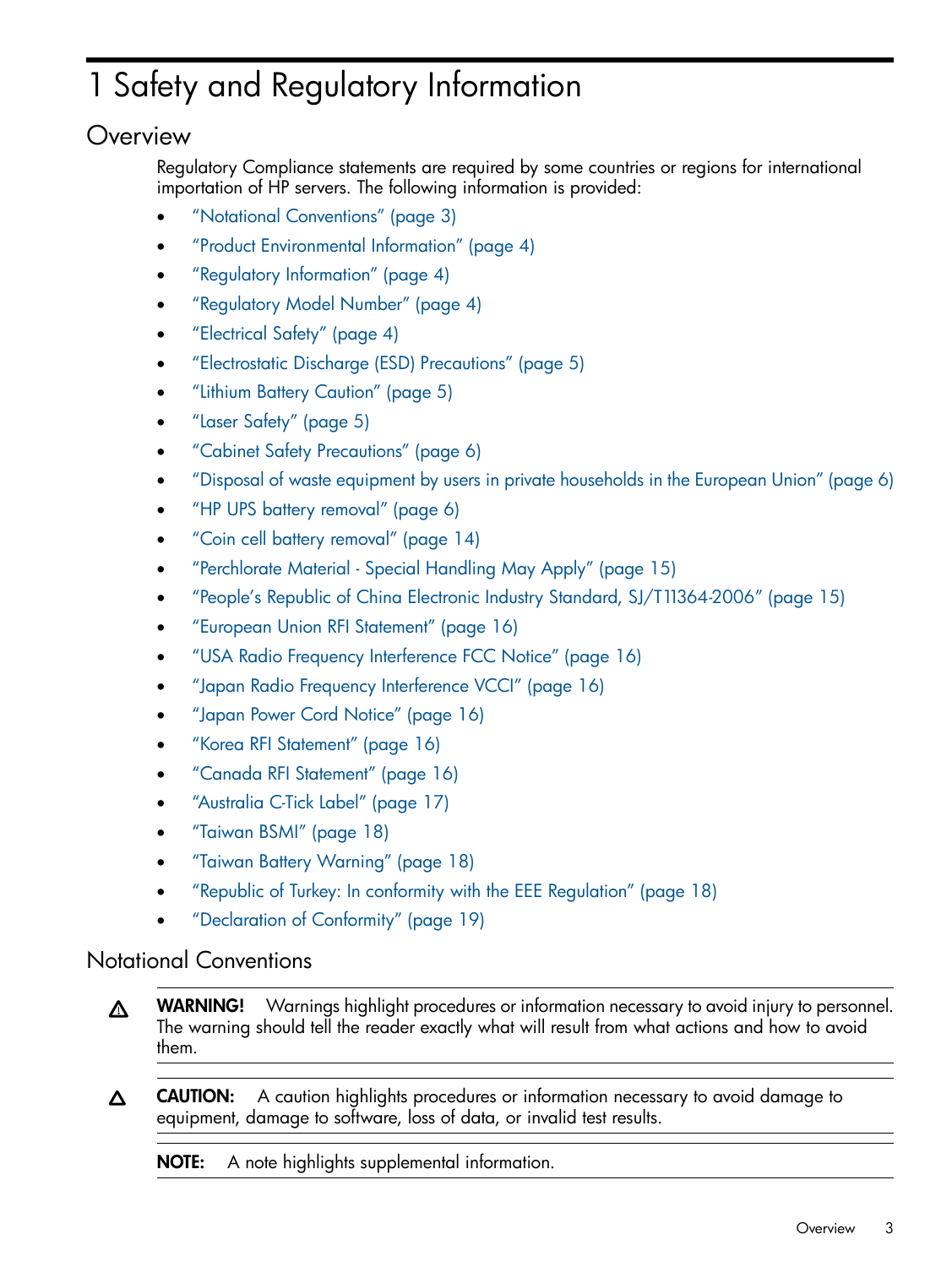# Product Environmental Information

<span id="page-3-0"></span>See the following links for environmental and safety information for HP products and for HP environmental initiatives:

• [www.hp.com/go/ecodata](http://www.hp.com/hpinfo/globalcitizenship/environment/products/msds-specs.html)

HP product environmental and safety information and compliance data including RoHS and REACH.

• [www.hp.com/environment](http://www.hp.com/hpinfo/environment/index.html)

<span id="page-3-1"></span>HP environmental information including company programs, product recycling, and energy efficiency.

## Regulatory Information

For your protection, this product has been tested for conformance to various national and international regulations and standards. The scope of this regulatory testing includes electrical and mechanical safety, electromagnetic emissions, immunity, acoustics and hazardous materials.

<span id="page-3-2"></span>When required, approvals are obtained from third party test agencies. Approval marks appear on the product label. In addition, various regulatory bodies require some information under the headings listed in this section.

## Regulatory Model Number

For the purpose of regulatory compliance certifications and identification, this product is assigned an HP regulatory model number. This number can be found on the product label, along with the required approval markings and information. When requesting certification information for this product, always refer to this regulatory model number.

<span id="page-3-3"></span>NOTE: Do not confuse the regulatory model number with the marketing or model number.

## Electrical Safety

This product has not been evaluated for connection to an "IT" power system (AC distribution system having no direct connection to earth according to IEC 60950).

Installation Conditions

See installation instructions before connecting this equipment to the input supply.

Δ WARNING! The equipment must be provided with a proper AC protective earth (PE) ground connection.

#### Network Connected Equipment

Δ WARNING! The installation must provide a ground connection for the network equipment.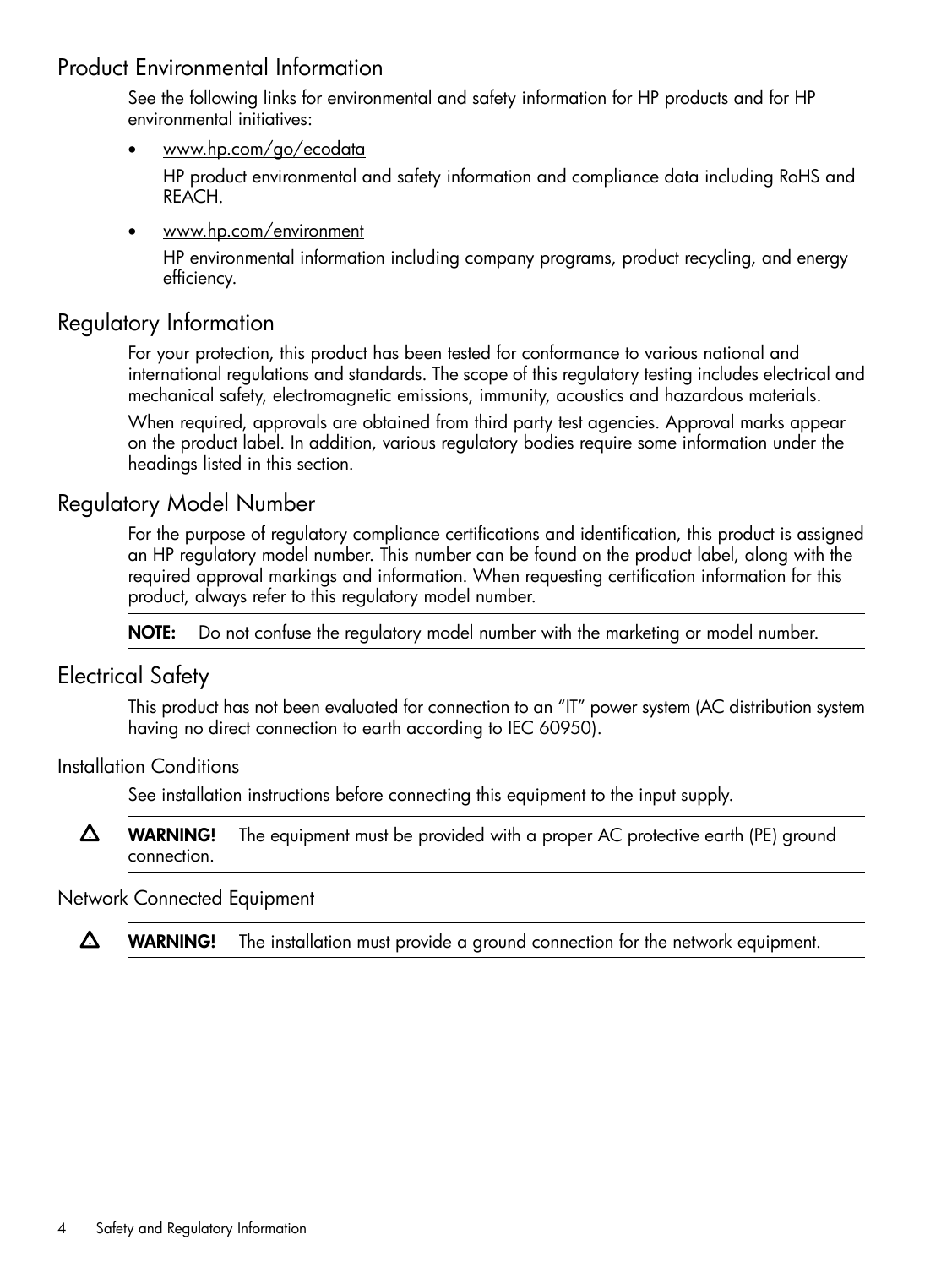# Electrostatic Discharge (ESD) Precautions

<span id="page-4-0"></span>When handling any electronic component or assembly (such as a PCI card or memory DIMM), you must observe the following antistatic precautions to prevent damage. An ESD kit (HP P/N A3024-80004) is available (or supplied with memory additions). This kit contains one wrist strap, one conductive sheet, and one antistatic foam pad.

- Always disconnect power from the server and wear a grounded wrist strap when working around the server.
- Always wear a grounded wrist strap when handling printed circuit boards.
- Treat all assemblies, components and interface connections as static-sensitive.
- <span id="page-4-1"></span>• Avoid working in carpeted areas, and keep body movement to a minimum while removing or installing boards, to minimize buildup of static charge.

#### Lithium Battery Caution

WARNING! Observe the correct polarity when changing the lithium battery. There is a danger  $\Delta$ of explosion if battery is installed incorrectly.

Replace only with the same or equivalent type recommended by the manufacturer. Dispose of used batteries according to the manufacturer's instructions and local disposal requirements.

<span id="page-4-2"></span> $\circled{r}$ IMPORTANT: Switzerland: Annex 4.10 of SR 814.013 applies to batteries.

#### Laser Safety

NOTE: Laser devices installed in this equipment must be certified as Class 1 Laser devices by the Regulatory Agency recognized by the country where the equipment is installed.

NOTE: If a Fibre Channel I/O card is present, the following laser safety statement applies.

This product contains a laser internal to the Optical Link Module (OLM) for connection to the Fibre communications port.

In the USA, the OLM is certified as a Class 1 laser product conforming to the requirements contained in the Department of Health and Human Services (DHHS) regulation 21 CFR, Subchapter J. The certification is indicated by a label on the plastic OLM housing.

Outside the USA, the OLM is certified as a Class 1 laser product conforming to the requirements contained in IEC 60825-1:1993 and EN 60825-1:1994, including Amendment 11:1996.

NOTE: If a DVD is present, the following laser safety statement applies.

This product contains a laser internal to the Digital Versatile Disc (DVD) housing.

In the USA, the DVD is certified as a Class 1 laser product conforming to the requirements contained in the Department of Health and Human Services (DHHS) regulation 21 CFR, Subchapter J. The certification is indicated by a label on the DVD housing.

Outside the USA, the DVD is certified as a Class 1 laser product conforming to the requirements contained in IEC 60825-1:1993+A1 and EN 60825-1:1994+A11.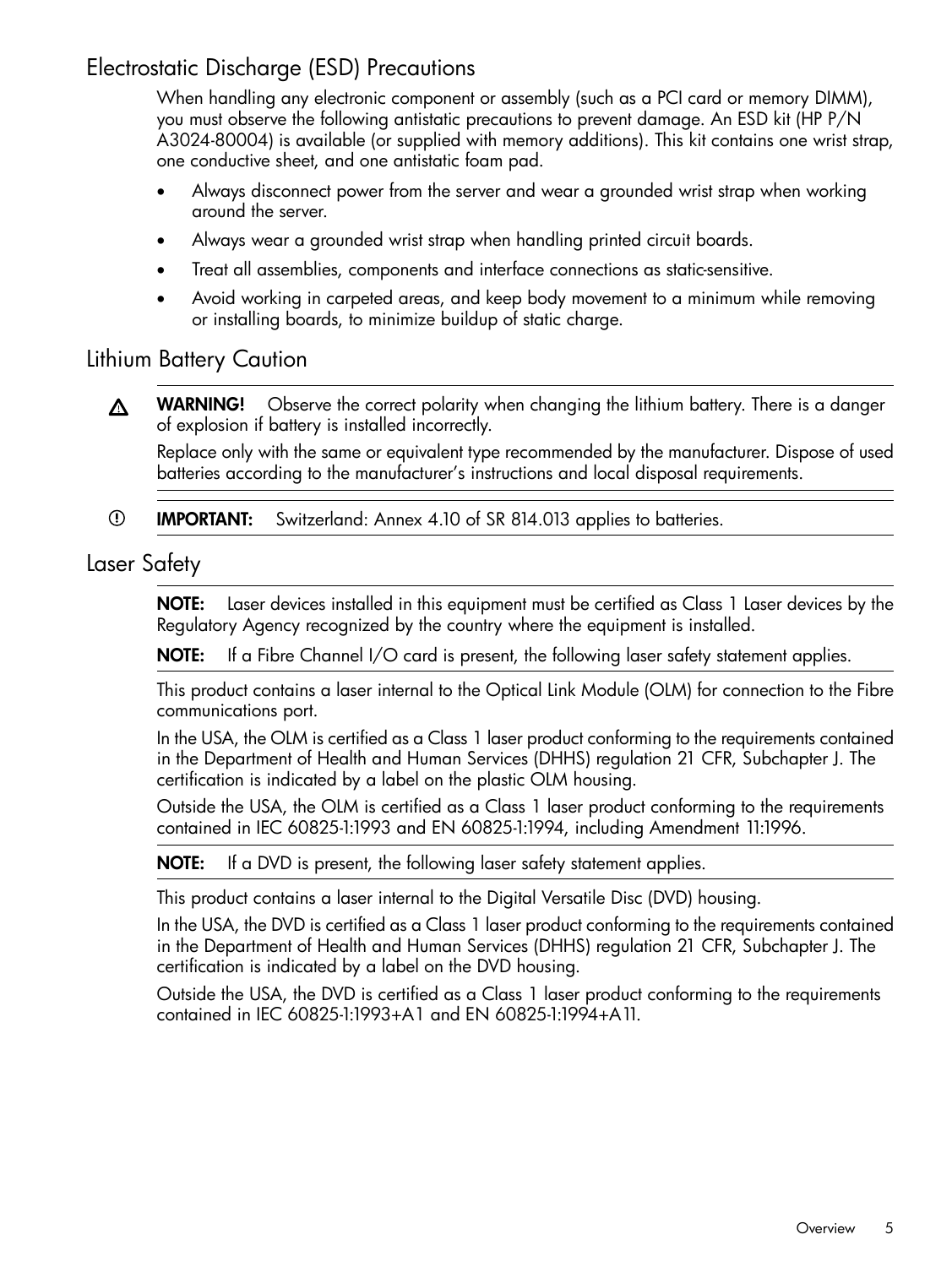# <span id="page-5-0"></span>Cabinet Safety Precautions

WARNING! Cabinets are heavy even when empty. Exercise caution when moving cabinets Δ whether equipment is installed in the cabinet or not. Avoid rolling cabinets on rough or uneven surfaces or inclines greater than 10 degrees. Unloading cabinets from the pallet and movement of cabinets should be performed by at least two people.

Slideable products are not to be extended from the cabinet while the equipment is on the shipping pallet. The cabinet must be unloaded from the pallet and all anti-tip devices properly installed prior to extending any slideable product.

Once installed, all anti-tip devices must remain in place to maintain stability. Only one slideable product must be extended at a time.

To determine ballast requirements, refer to the ballast worksheets in documentation accompanying the cabinet, or to information available at the following:

[http://www.hp.com/go/rack\\_power](http://h18004.www1.hp.com/products/servers/platforms/rackandpower.html)

<span id="page-5-1"></span>Failure to follow these precautions can result in damage to equipment or injury to personnel.

# Disposal of waste equipment by users in private households in the European Union

This symbol on the product or on its packaging indicates that this product must not be disposed of with your other household waste. Instead, it is your responsibility to dispose of your waste equipment by handing it over to a designated collection point for the recycling of waste electrical and electronic equipment. The separate collection and recycling of your waste equipment at the time of disposal will help to conserve natural resources and ensure that it is recycled in a manner that protects human health and the environment. For more information about where you can drop off your waste equipment for recycling, please contact your local city office, your household waste disposal service or the shop where you purchased the product. Also, see the following:

<http://www.hp.com/hpinfo/globalcitizenship/environment/productdata/disassemblyservers.html>

<span id="page-5-2"></span>

 $\Delta$ 

HP UPS battery removal

Important battery safety information

WARNING! The unit contains sealed lead-acid battery modules. To prevent fire or chemical burns:

- Do not attempt to recharge batteries after removal from the unit.
- Do not disassemble, crush, or puncture the batteries.
- Do not short the external contacts of the batteries.
- Do not immerse the batteries in water.
- Do not expose to temperatures higher than 60°C (140°F).

WARNING! To prevent personal injury from hazardous energy:

- Remove watches, rings, or other metal objects.
- Use tools with insulated handles.
- Do not place tools or metal parts on top of batteries.

WARNING! To prevent personal injury, prepare the area and observe all materials-handling procedures when transporting a battery module. Battery modules weigh 20 kg (44 lb).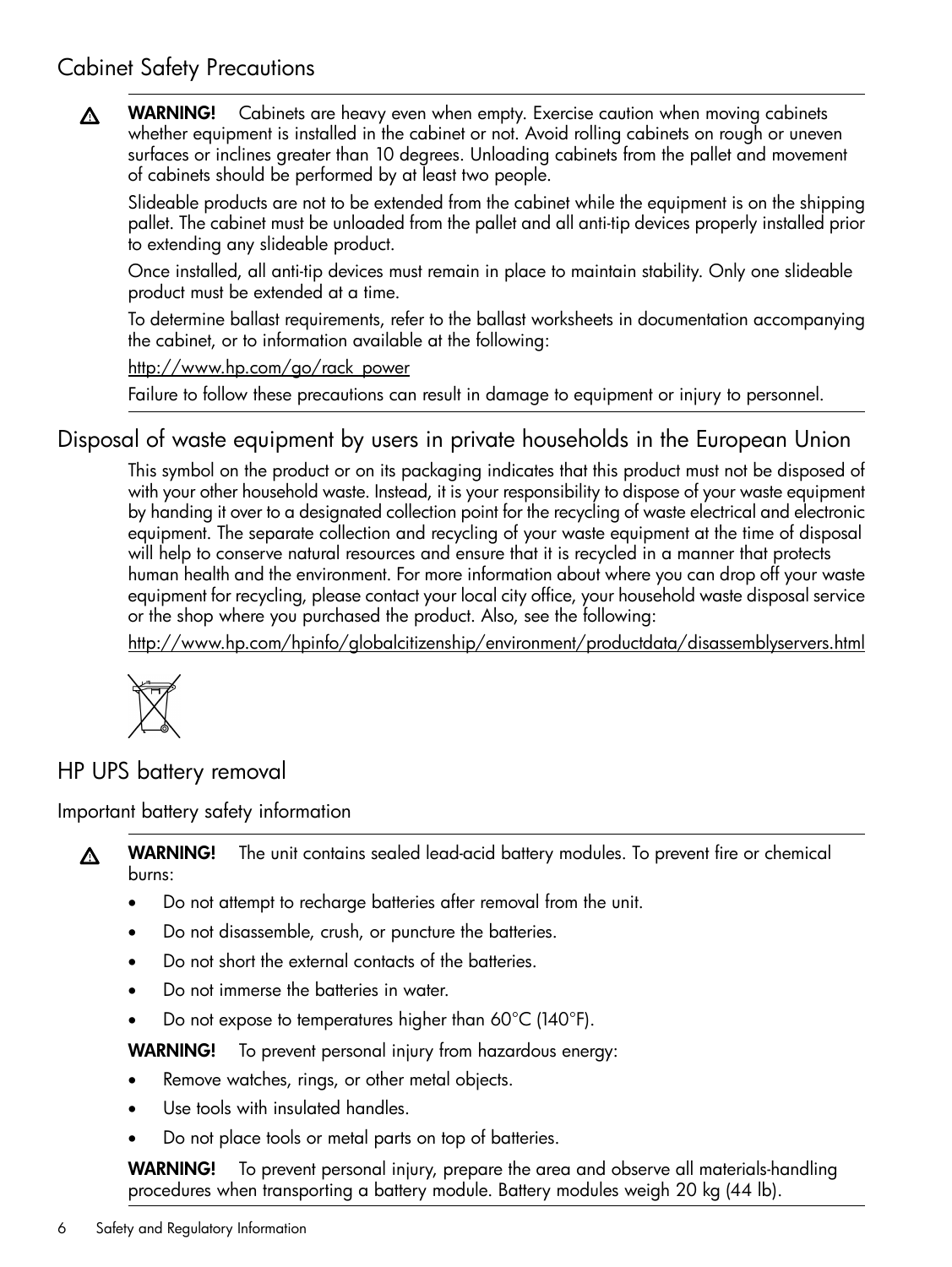NOTE: Replace all battery modules at the same time.

UPS battery replacement overview

The battery modules are hot swappable and can be replaced without powering down the UPS. To power down the UPS, see the UPS user guide for instructions.

- CAUTION: When hot-swapping batteries, the load is not protected in the event of a utility power  $\Delta$ failure, unless at least one ERM is installed.
- IMPORTANT: Charge the batteries before supplying backup power to devices. See the UPS user  $\mathbb{O}$ guide for recommended charging times.

#### HP UPS T750 G2/T1000 G3

- 1. Remove the UPS front bezel.
- 2. Remove the UPS battery bracket.
- $\Delta$ CAUTION: Carefully remove the metal battery bracket to avoid damaging the battery lead connectors.
	- 3. Disconnect the red battery lead, and then pull the battery out onto a flat, stable surface.
- Δ CAUTION: The battery is unsupported when you pull it out of the UPS.
	- 4. Disconnect the black battery lead on the back of the battery.



#### HP UPS T1500 G3

- 1. Remove the UPS front bezel.
- 2. Remove the UPS battery bracket.
- 3. Disconnect the red battery lead, and then slowly pull the battery out just far enough to expose the cable retainer for the black battery lead.
- 4. Carefully remove the black battery lead from the cable retainer, and then completely pull the battery out onto a flat, stable surface.
- Δ CAUTION: The battery is unsupported when you pull it out of the UPS.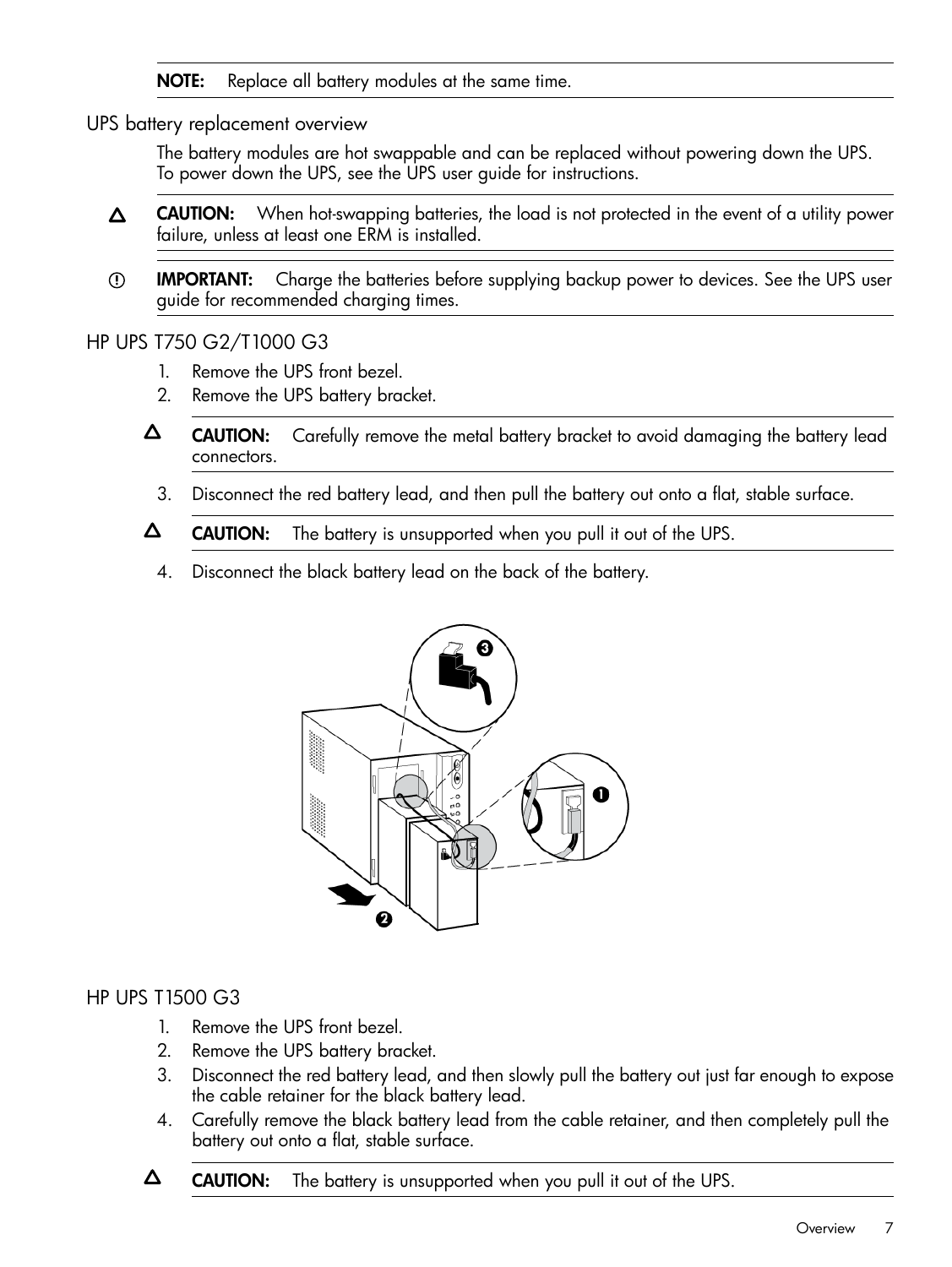5. Disconnect the black battery lead.



#### HP UPS R1500

- 1. Remove the UPS front bezel.
- 2. Disconnect the battery leads.
- 3. Remove the UPS battery bracket. Carefully pull the battery leads through the hole in the battery bracket.
- 4. Remove the UPS battery modules.
- $\odot$ IMPORTANT: Do not pull the battery leads when removing or installing the batteries.



#### HP UPS R3000

- 1. Remove the UPS front bezel.
- 2. Disconnect the battery leads.
- 3. Remove the UPS battery bracket.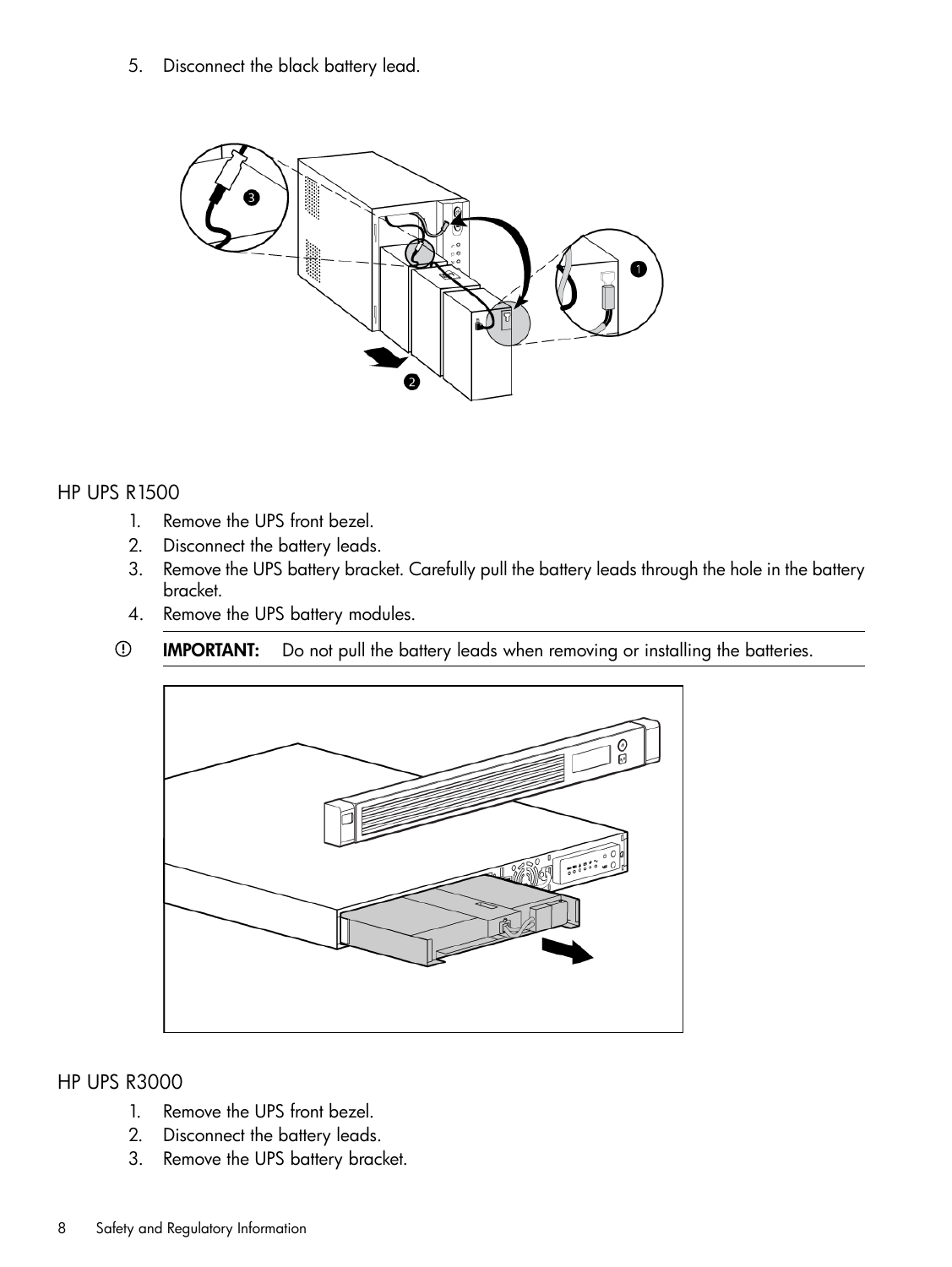4. Remove the UPS battery modules.



#### HP UPS R/T3000

WARNING! To prevent personal injury from electric shock or damage to the equipment, remove  $\Delta$ the battery lead labels, and verify that the ERM circuit breakers are in the Off position.

- 1. Remove the UPS front bezel.
- 2. Disconnect the battery leads.
- 3. Remove the UPS battery bracket.
- 4. Remove the UPS battery modules.
- $\odot$ IMPORTANT: Do not pull the battery leads when removing or installing the batteries.



HP UPS R5000

- 1. Remove the UPS front bezel.
- 2. Disconnect the battery leads.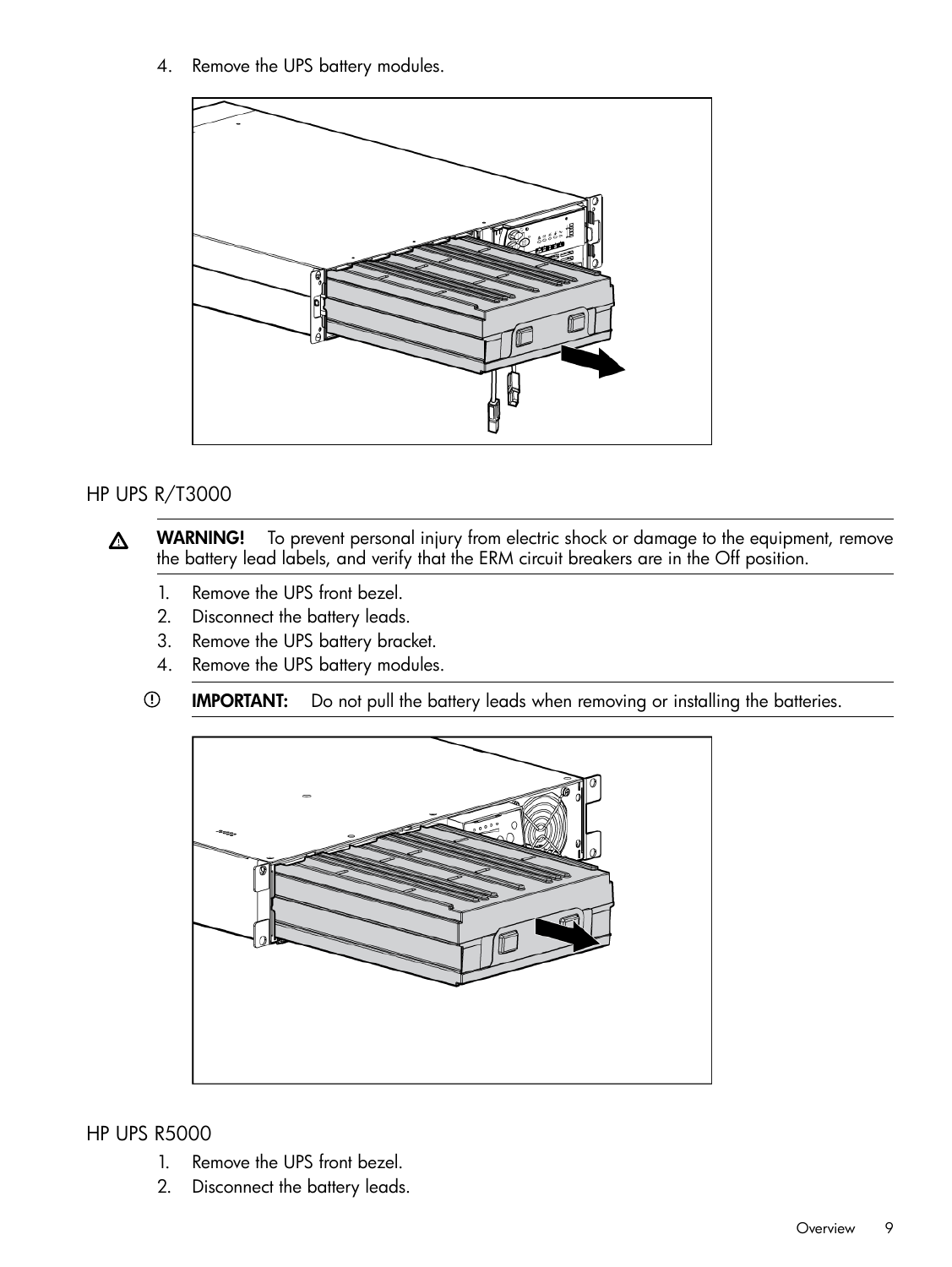

3. Remove the UPS battery bracket.

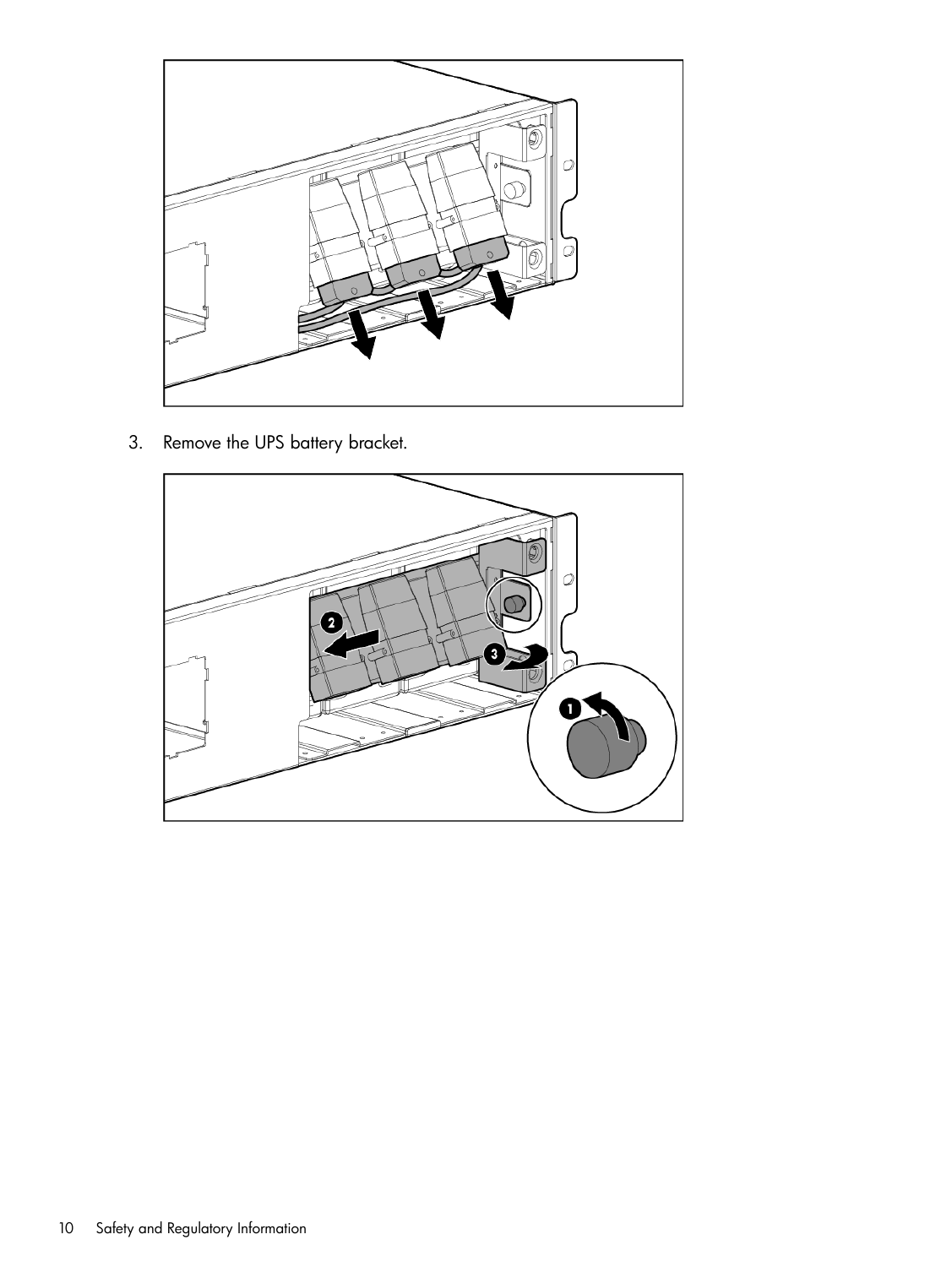4. Remove the UPS battery modules.

#### $\odot$ IMPORTANT: Do not pull the battery leads when removing or installing the batteries.



#### HP UPS R5500

- 1. Remove the UPS front bezel.
- 2. Remove the UPS battery bracket.
- 3. Remove the UPS battery modules.



#### HP UPS R7000

- 1. Remove the UPS front bezel.
- 2. Disconnect the battery leads.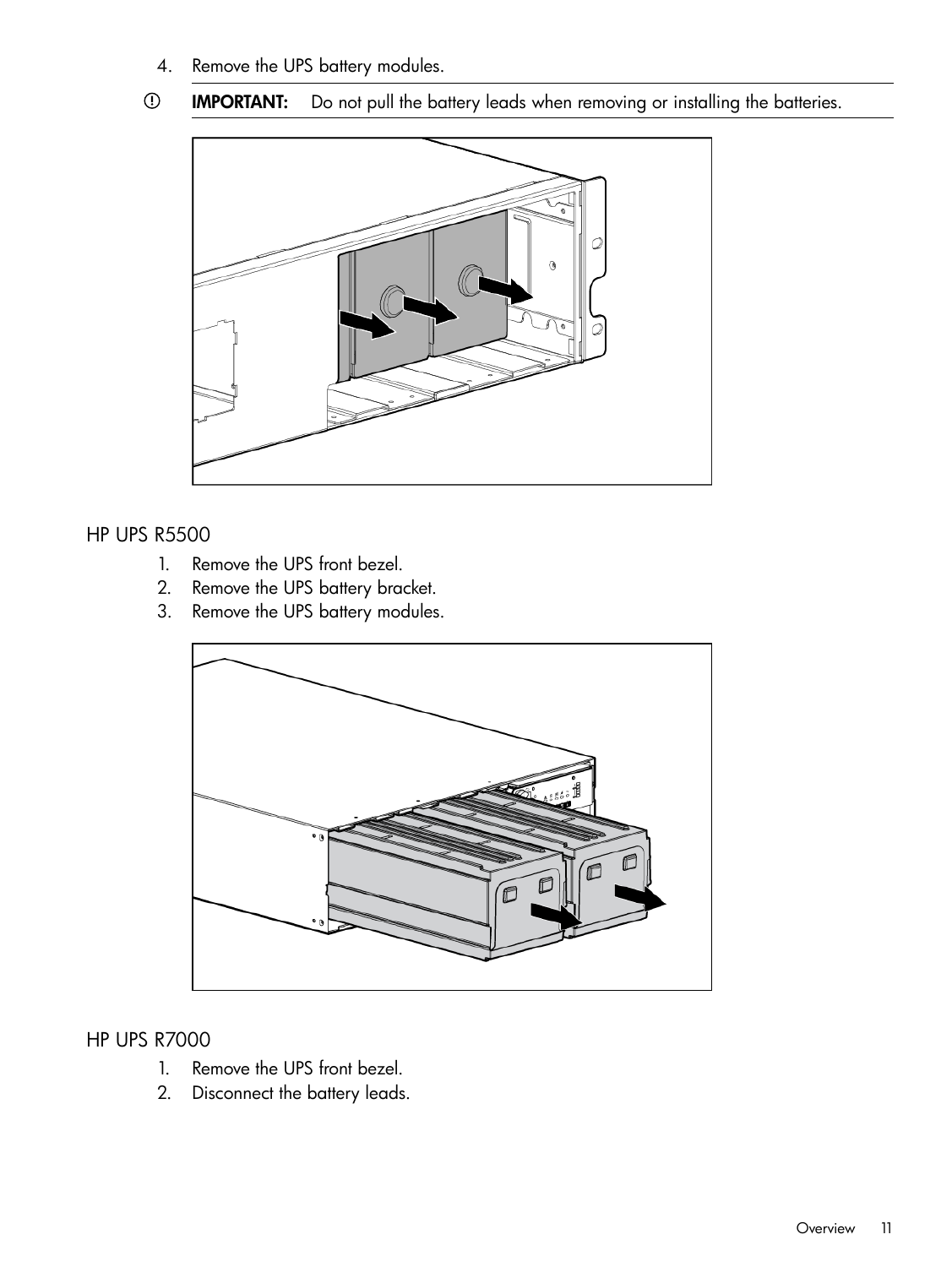

3. Remove the UPS battery bracket.

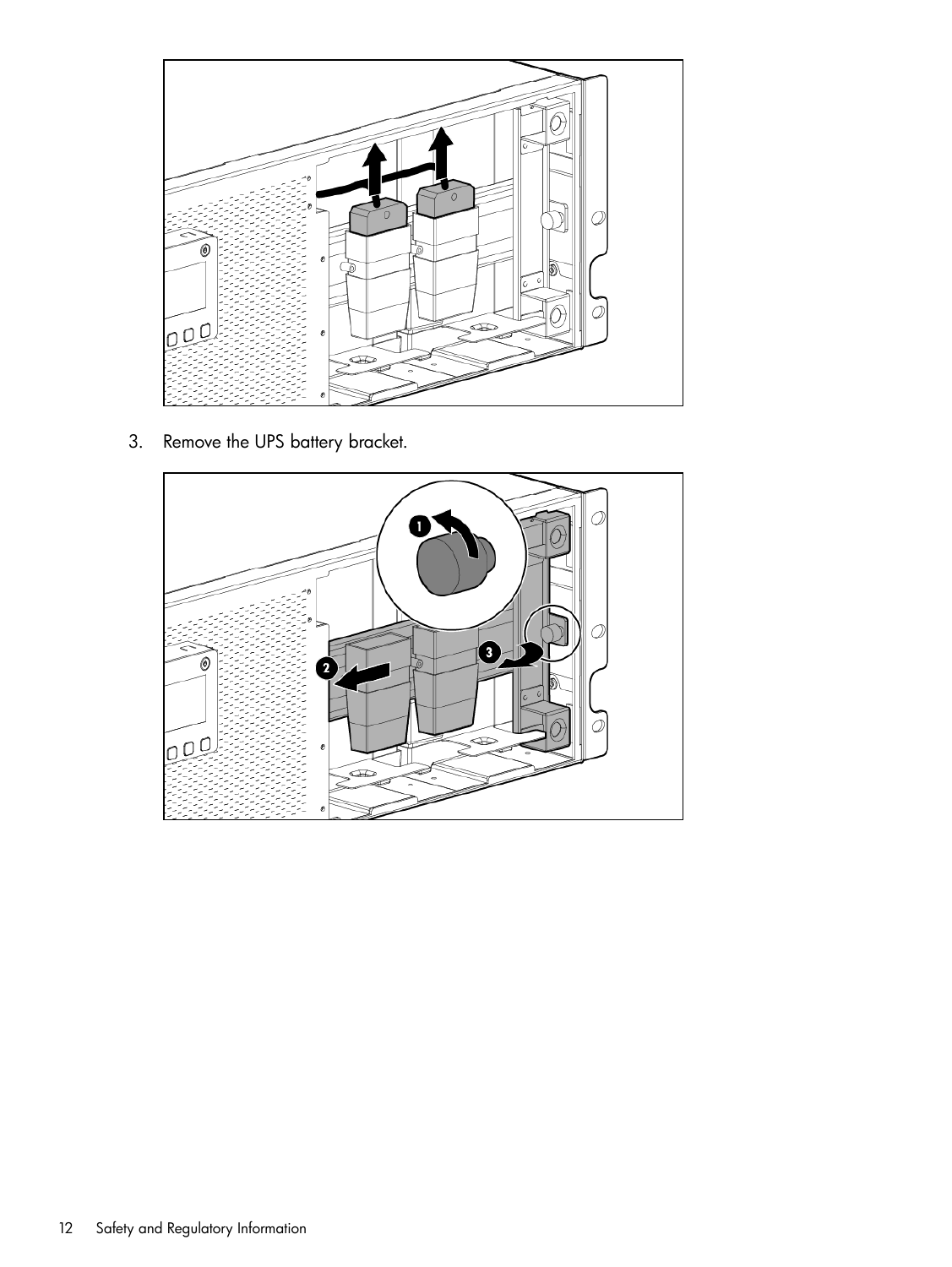- 4. Remove the UPS battery modules.
- $\odot$ IMPORTANT: Do not pull the battery leads when removing or installing the batteries.



HP 3 Phase UPS R8000/3 and R12000/3

- 1. Remove the UPS front bezel.
- 2. Remove the UPS battery bracket.
- 3. Remove the UPS battery modules.

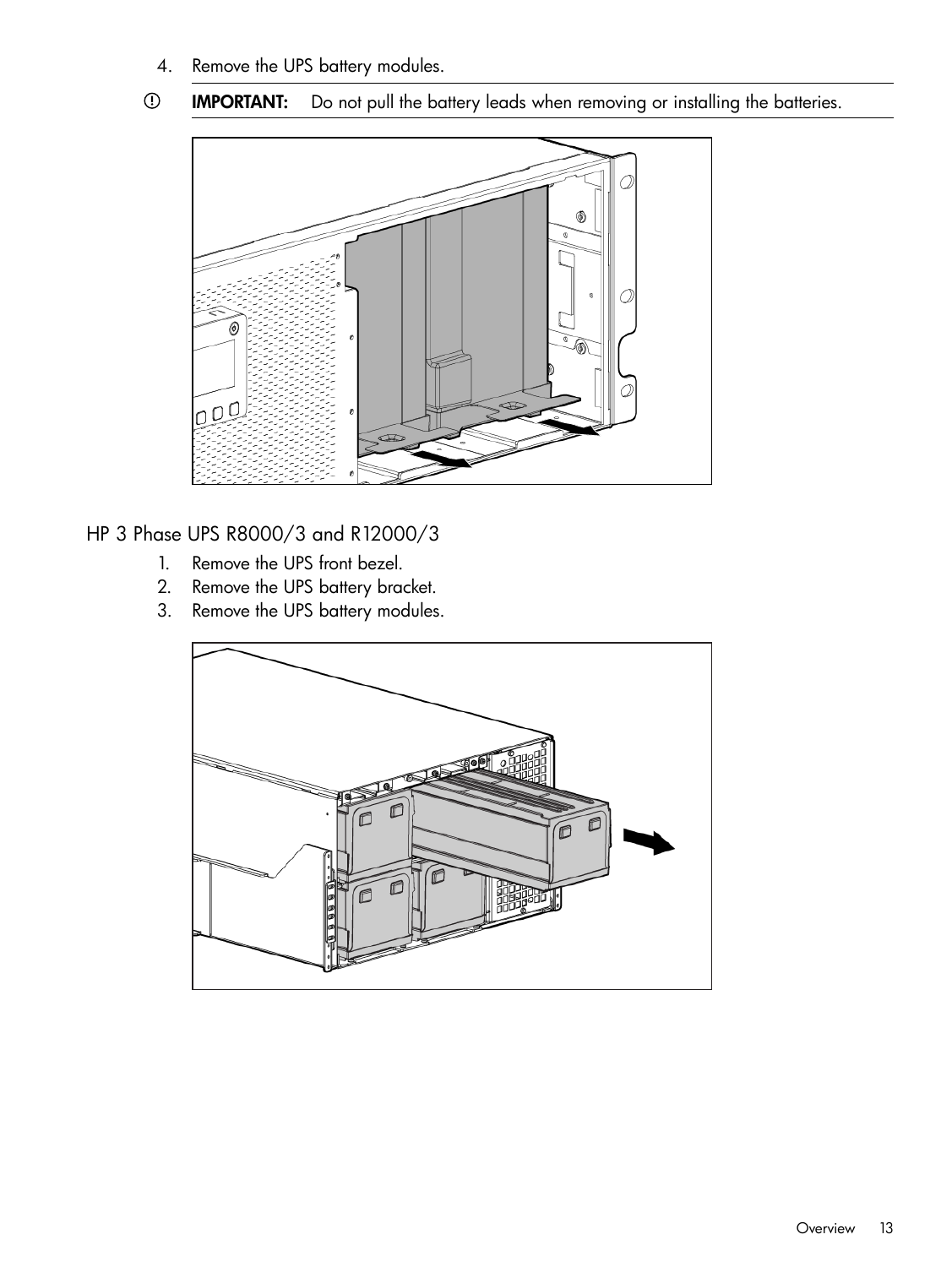- WARNING! Power products contain sealed lead-acid battery modules. A risk of fire and burns  $\Delta$ exists if the battery is not properly handled. To reduce the risk of personal injury:
	- Do not attempt to recharge the battery.
	- Do not expose the battery to temperatures higher than 60 $^{\circ}$ C (140 $^{\circ}$ F).
	- Do not disassemble, crush, puncture, short external contacts, or dispose of in fire or water. The battery might explode.



Batteries, battery packs, and accumulators should not be disposed of together with the general household waste. To forward them to recycling or proper disposal, use the public collection system or return them to HP, an authorized HP Partner, or their agents.

<span id="page-13-0"></span>For more information about battery replacement or proper disposal, contact an authorized reseller or an authorized service provider.

# Coin cell battery removal

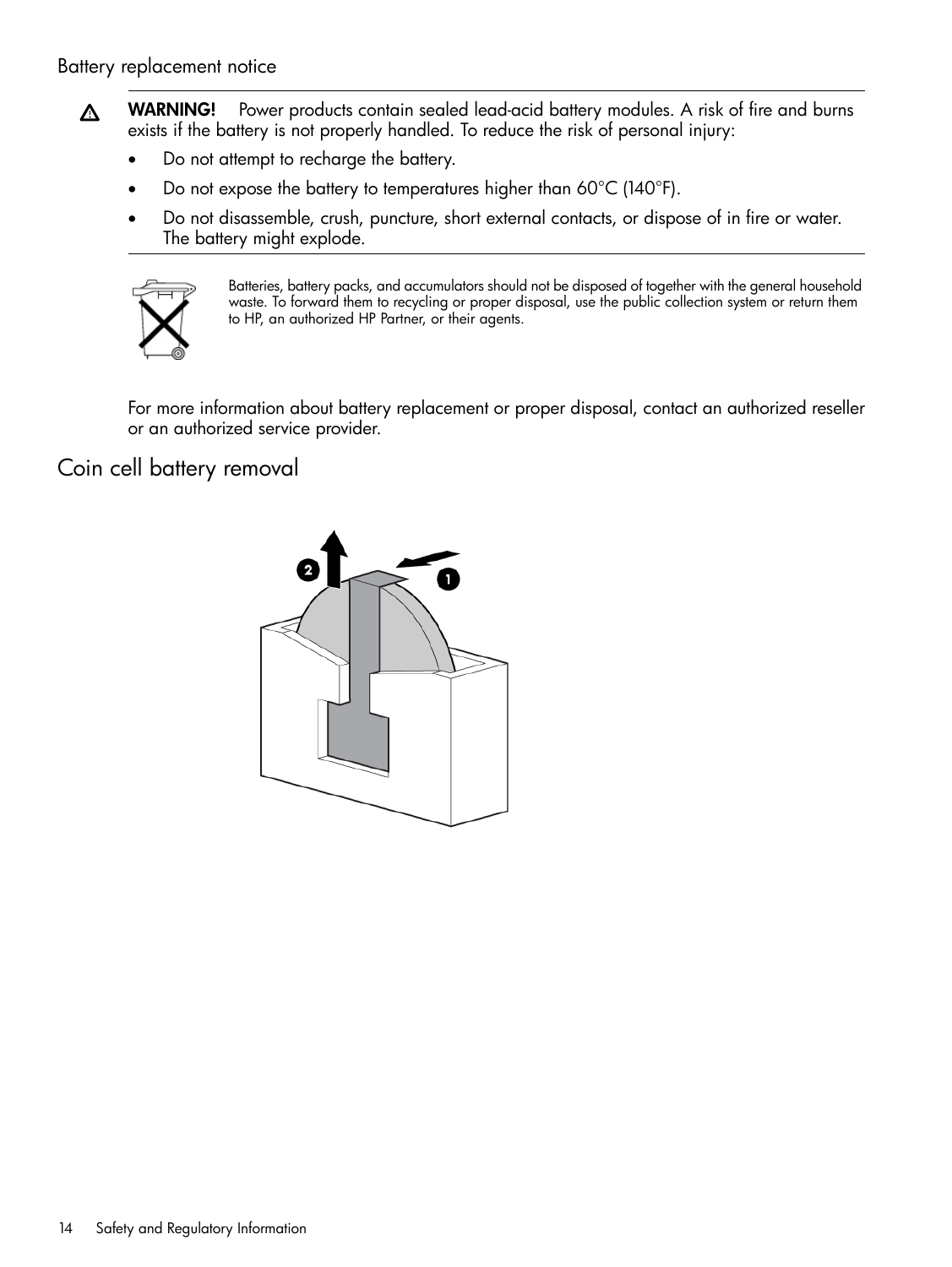

<span id="page-14-0"></span>Also see the following:

<http://www.hp.com/hpinfo/globalcitizenship/environment/productdata/disassemblyservers.html>

# Perchlorate Material - Special Handling May Apply

See [http://www.dtsc.ca.gov/hazardouswaste/perchlorate.](http://www.dtsc.ca.gov/hazardouswaste/perchlorate)

<span id="page-14-1"></span>This product may include a real-time clock battery or coin cell battery that may contain perchlorate and may require special handling when recycled or disposed of in California. Refer to the product user documentation to determine if this product contains batteries, and if so, the battery type(s) that are used.

# People's Republic of China Electronic Industry Standard, SJ/T11364-2006

Marking for the Control of Pollution Caused by Electronic Information Products Unless otherwise labeled, this Electronic Information Product Pollution Control Mark applies to HP-branded Enterprise Storage and Server products.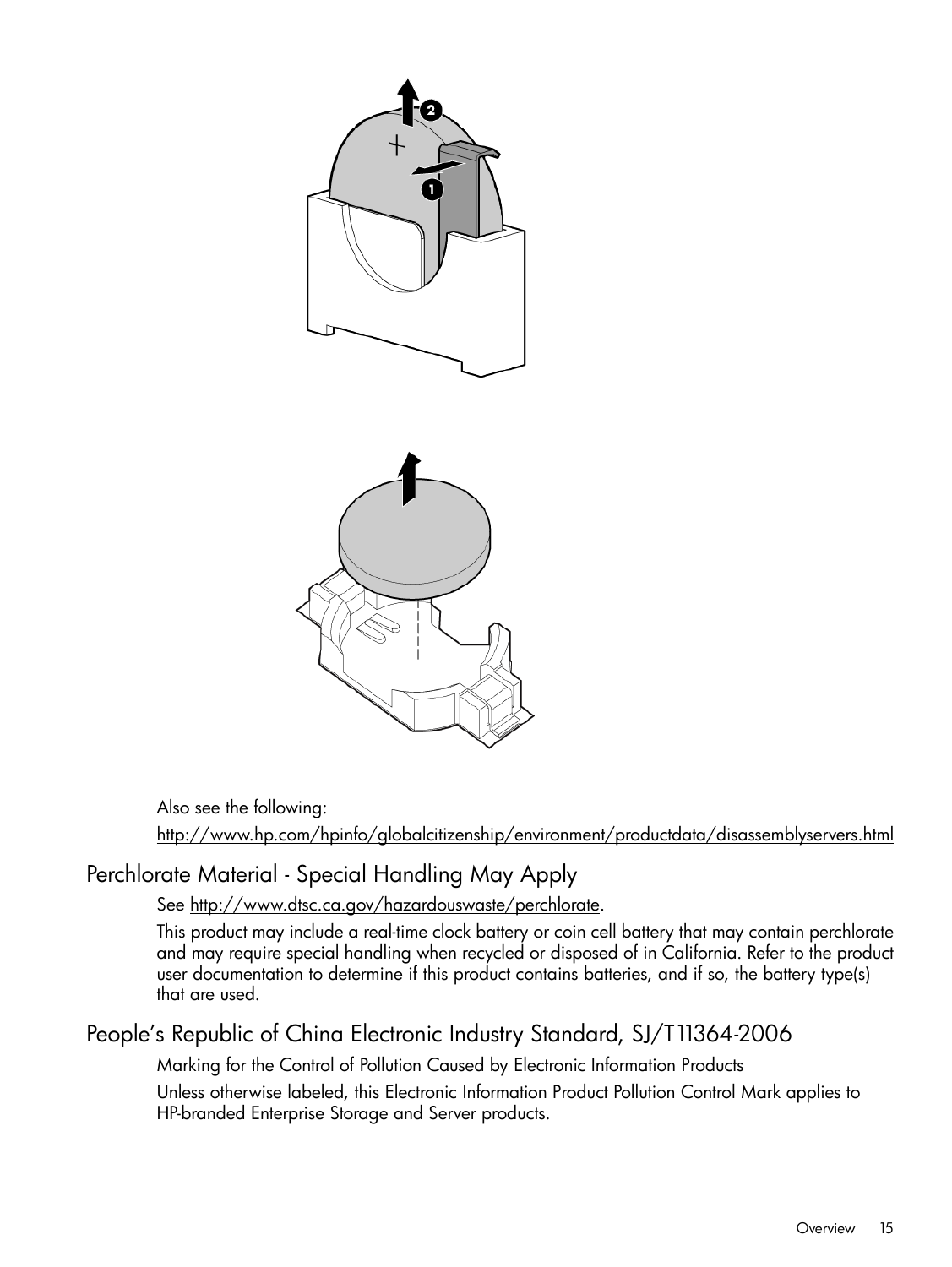

<span id="page-15-0"></span>Additional information about this product may be obtained at the following url: <http://www.hp.com/go/chinarohs>

#### European Union RFI Statement

<span id="page-15-1"></span>This is a Class A product. In a domestic environment this product may cause radio interference in which case the user may be required to take adequate measures.

# USA Radio Frequency Interference FCC Notice

The Federal Communications Commission (in 47 CFR Part 15 subpart B) has specified that the following notice be brought to the attention of the users of this product.

NOTE: This equipment has been tested and found to comply with the limits for a Class A digital device, pursuant to Part 15 of the FCC Rules. These limits are designed to provide reasonable protection against harmful interference when the equipment is operated in a commercial environment. This equipment generates, uses, and can radiate radio frequency energy and, if not installed and used in accordance with the instruction manual, may cause harmful interference to radio communications. Operation of this equipment in a residential area is likely to cause harmful interference in which case the user will be required to correct the interference at his own expense.

<span id="page-15-2"></span>The user is cautioned that changes or modifications not expressly approved by Hewlett-Packard could result in the equipment being noncompliant with FCC Class A requirements and void the user's authority to operate the equipment.

# Japan Radio Frequency Interference VCCI

<span id="page-15-3"></span>Harmonics Current Guideline-Compliant Device

This equipment is in the Class A category information technology equipment based on the rules of the VCCI Council. When used in a residential area, radio interference may be caused. In this case, user may be required to take appropriate corrective actions.

## Japan Power Cord Notice

<span id="page-15-4"></span>Your computer must use only the power cord that was shipped with the computer. Do not use this power cord with any other products.

#### Korea RFI Statement

<span id="page-15-5"></span>This equipment has been tested to comply with the limits for a Class A digital device. This equipment should be operated in a commercial environment. Please exchange if you purchased this equipment for noncommercial purposes.

## Canada RFI Statement

This Class A digital apparatus complies with Canadian ICES-003.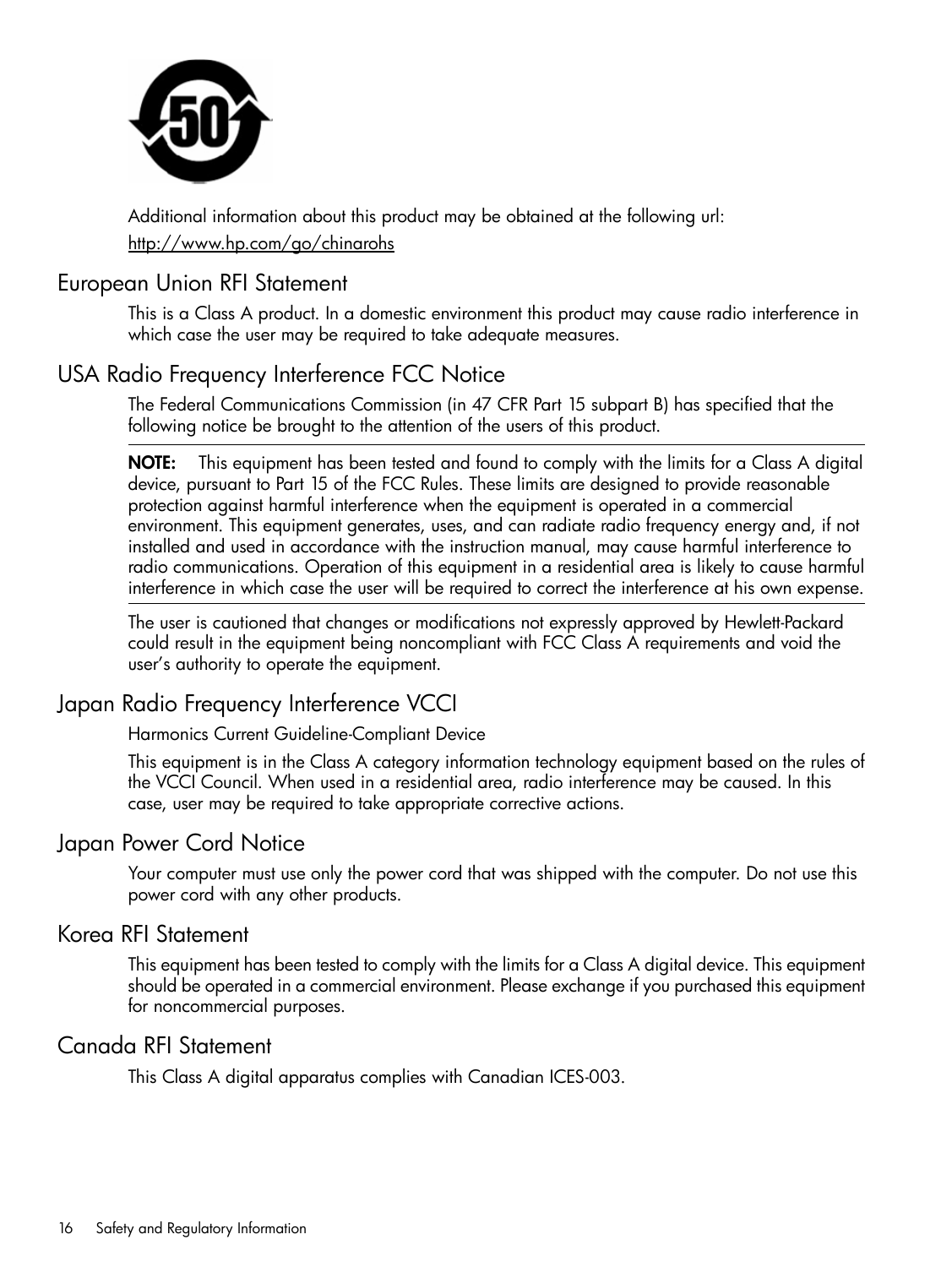Australia C-Tick Label

<span id="page-16-0"></span>Figure 1 Australian C-Tick Label

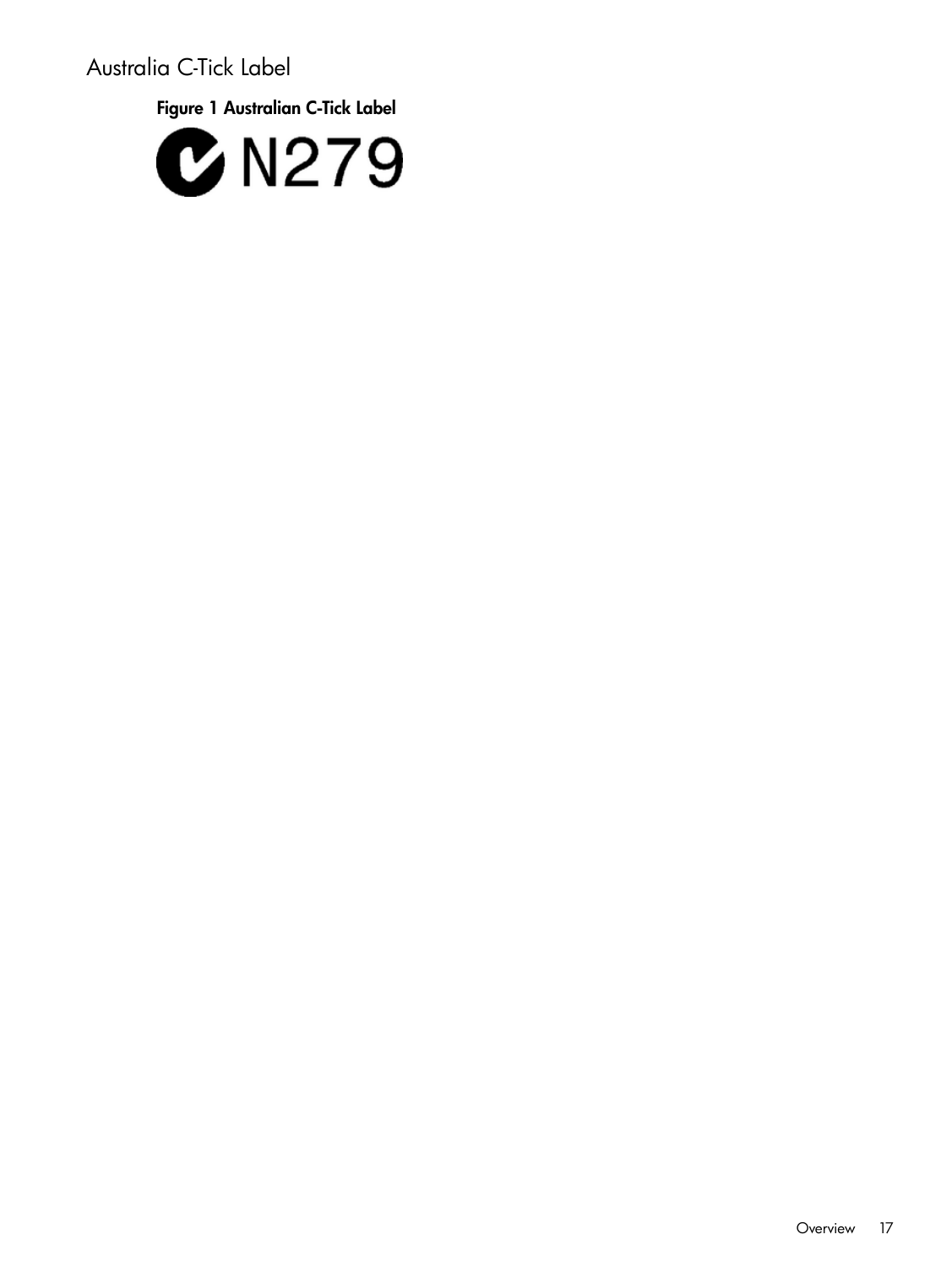# Taiwan BSMI

<span id="page-17-0"></span>This product is fully compliant to CNS 13438 (CISPR 22: 1993) Class A.

Warning Users: This is a Class A IT (Information Technology) product. If this product is used in a domestic environment, radio frequency disturbance may occur, in which case the user may be required to take corrective actions.

> 警告使用者: 這是甲類的資訊產品,在居住的環境 中使用時,可能會造成射頻干擾,在 這種情況下,使用者會被要求採取某 些適當的對策。

## <span id="page-17-1"></span>Taiwan Battery Warning

The Taiwan EPA requires dry battery manufacturing or importing firms, in accordance with Article 15 of the Waste Disposal Act, are required to indicate the recovery marks on the batteries used in sales, giveaway or promotion. Contact a qualified Taiwanese recycler for proper battery disposal.

#### Figure 2 Taiwan Battery Warning

<span id="page-17-2"></span>

Republic of Turkey: In conformity with the EEE Regulation Türkiye Cumhuriyeti: EEE Yönetmeliğine Uygundur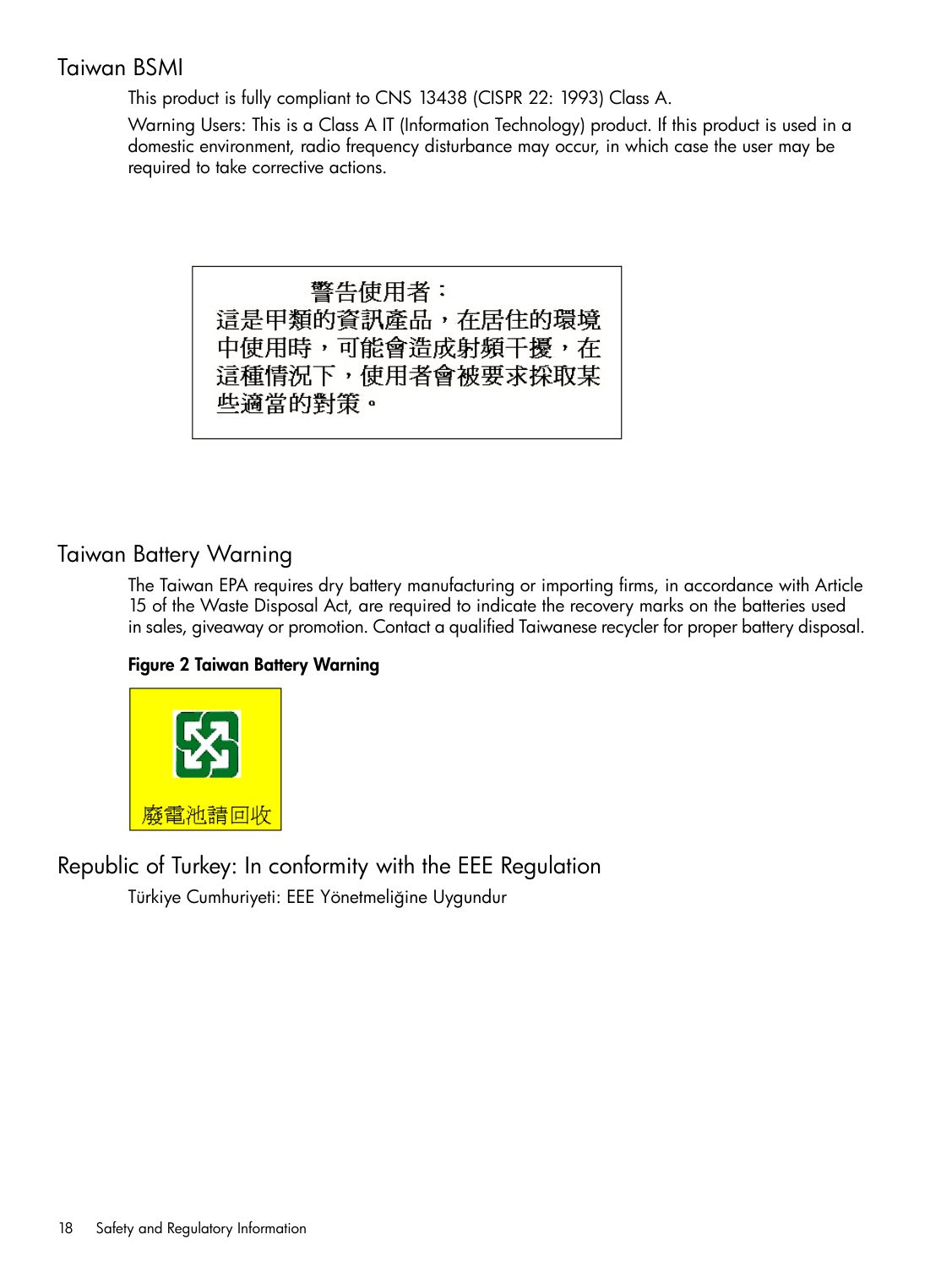<span id="page-18-0"></span>